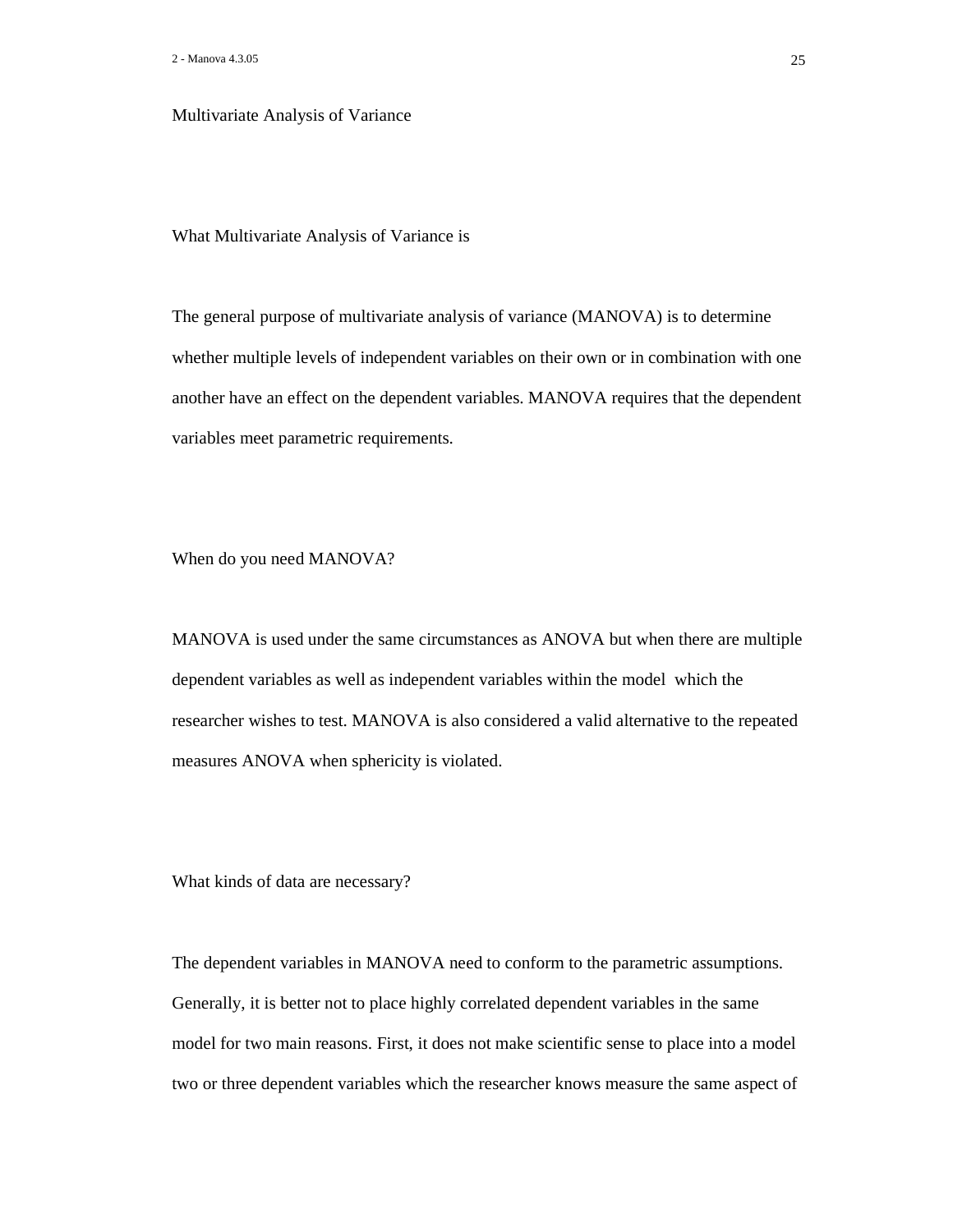2 - Manova 4.3.05  $26$ 

outcome. (However, this is point will be influenced by the hypothesis which the researcher is testing. For example, subscales from the same questionnaire may all be included in a MANOVA to overcome problems associated with multiple testing. Subscales from most questionnaires are related but may represent different aspects of the dependent variable.) The second reason for trying to avoid including highly correlated dependent variables is that the correlation between them can reduce the power of the tests. If MANOVA is being used to reduce multiple testing, this loss in power needs to be considered as a trade-off for the reduction in the chance of a Type I error occurring.

Homogeneity of variance from ANOVA and t tests becomes homogeneity of variance covariance in MANOVA models. The amount of variance within each group needs to be comparable so that it can be assumed that the groups have been drawn from a similar population. Furthermore it is assumed that these results can be pooled to produce an error value which is representative of all the groups in the analysis. If there is a large difference in the amount of error within each group the estimated error measure for the model will be misleading.

## How much data?

There needs to be more participants than dependent variables. If there were only one participant in any one of the combination of conditions, it would be impossible to determine the amount of variance within that combination (since only one data point would be available). Furthermore, the statistical power of any test is limited by a small sample size. (A greater amount of variance will be attributed to error in smaller sample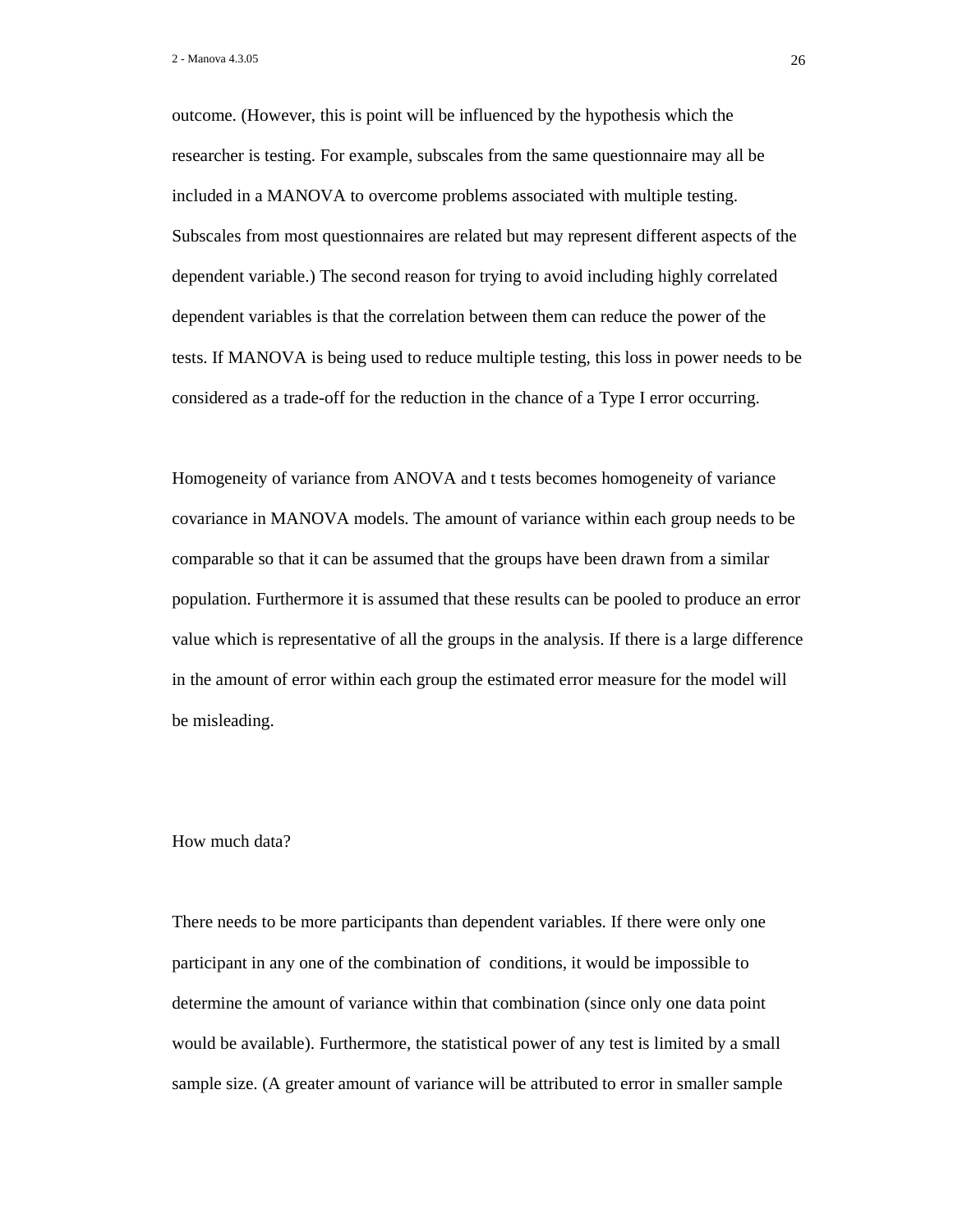2 - Manova 4.3.05  $27$ 

sizes, reducing the chances of a significant finding.) A value known as Box's M, given by most statistical programs, can be examined to determine whether the sample size is too small. Box's M determines whether the covariance in different groups is significantly different and must not be significant if one wishes to demonstrate that the sample sizes in each cell are adequate. An alternative is Levene's test of homogeneity of variance which tolerates violations of normality better than Box's M. However, rather than directly testing the size of the sample it examines whether the amount of variance is equally represented within the independent variable groups.

In complex MANOVA models the likelihood of achieving robust analysis is intrinsically linked to the sample size. There are restrictions associated with the generalizability of the results when the sample size is small and therefore researchers should be encouraged to obtain as large a sample as possible.

#### Example of MANOVA

Considering an example may help to illustrate the difference between ANOVAs and MANOVAs. Kaufman and McLean (1998) used a questionnaire to investigate the relationship between interests and intelligence. They used the Kaufman Adolescent and Adult Intelligence Test (KAIT) and the Strong Interest Inventory (SII) which contained six subscales on occupational themes (GOT) and 23 Basic Interest Scales (BISs). Kaufman et al. used a MANOVA model which had four independent variables: age, gender, KAIT IQ and Fluid-Crystal intelligence (F-C). The dependent variables were the six occupational theme subscales (GOT) and the twenty-three Basic Interest Scales (BIS).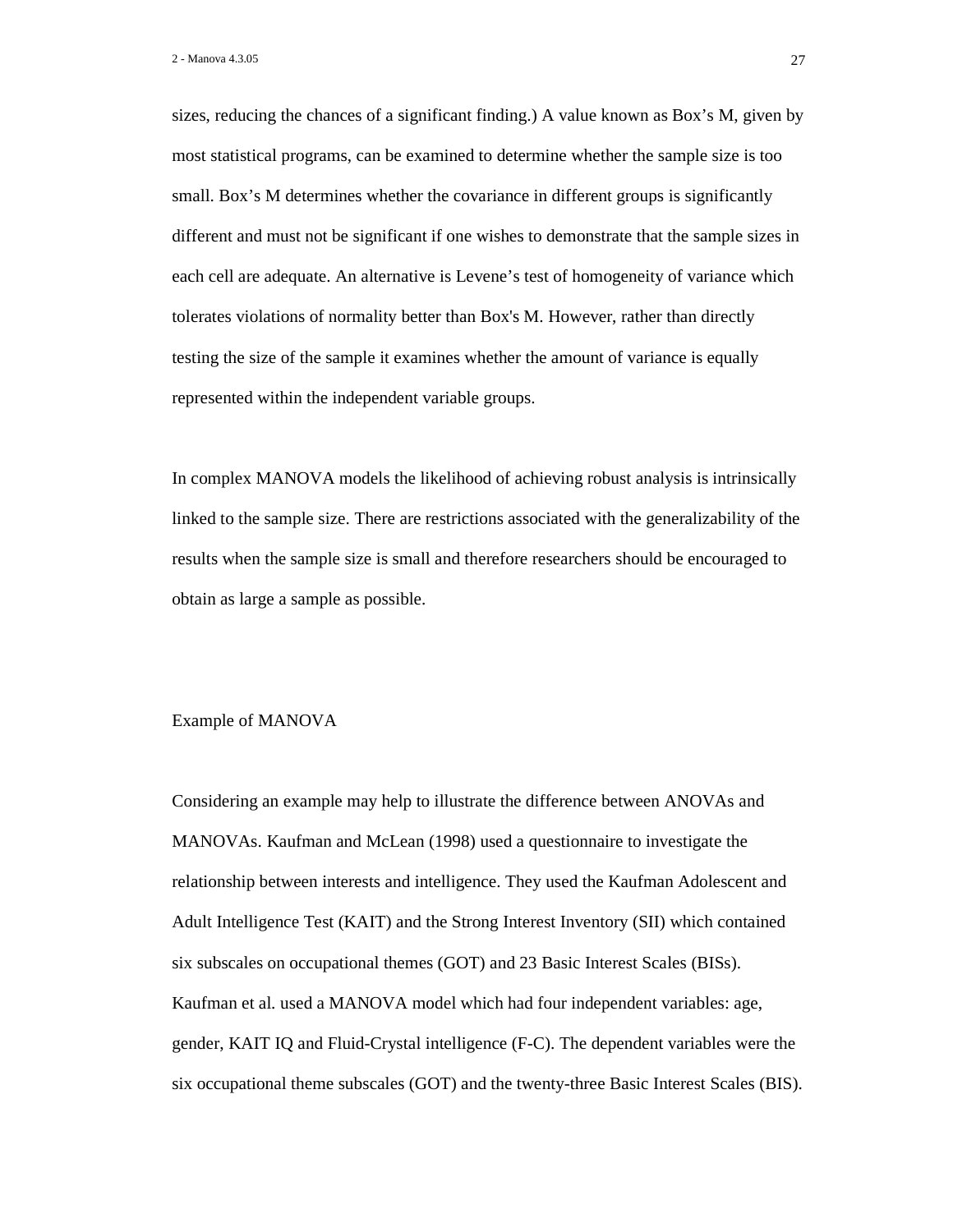In Table 2.1 the dependent variables are listed in columns 3 and 4. The independent variables are listed in column 2, with the increasingly complex interactions being shown below the main variables.

If an ANOVA had been used to examine these data, each of the GOT and BIS subscales would have been placed in a separate ANOVA. However, since the GOT and BIS scales are related, the results from separate ANOVAs would not be independent. Using multiple ANOVAs would increase the risk of a Type I error (a significant finding which occurs by chance due to repeating the same test a number of times).

Kaufman and McLean used the Wilks' lambda multivariate statistic (similar to the F values in univariate analysis) to consider the significance of their results and reported only the interactions which were significant. These are shown as Sig in Table 2.1. The values which proved to be significant are the majority of the main effects and one of the 2-way interactions. Note that although KAIT IQ had a significant main effect none of the interactions which included this variable were significant. On the other hand, age and gender show a significant interaction in the effect which they have on the dependent variables.

## What a multivariate analysis of variance does

Like an ANOVA, MANOVA examines the degree of variance within the independent variables and determines whether it is smaller than the degree of variance between the independent variables. If the within subjects variance is smaller than the between subjects variance it means the independent variable has had a significant effect on the dependent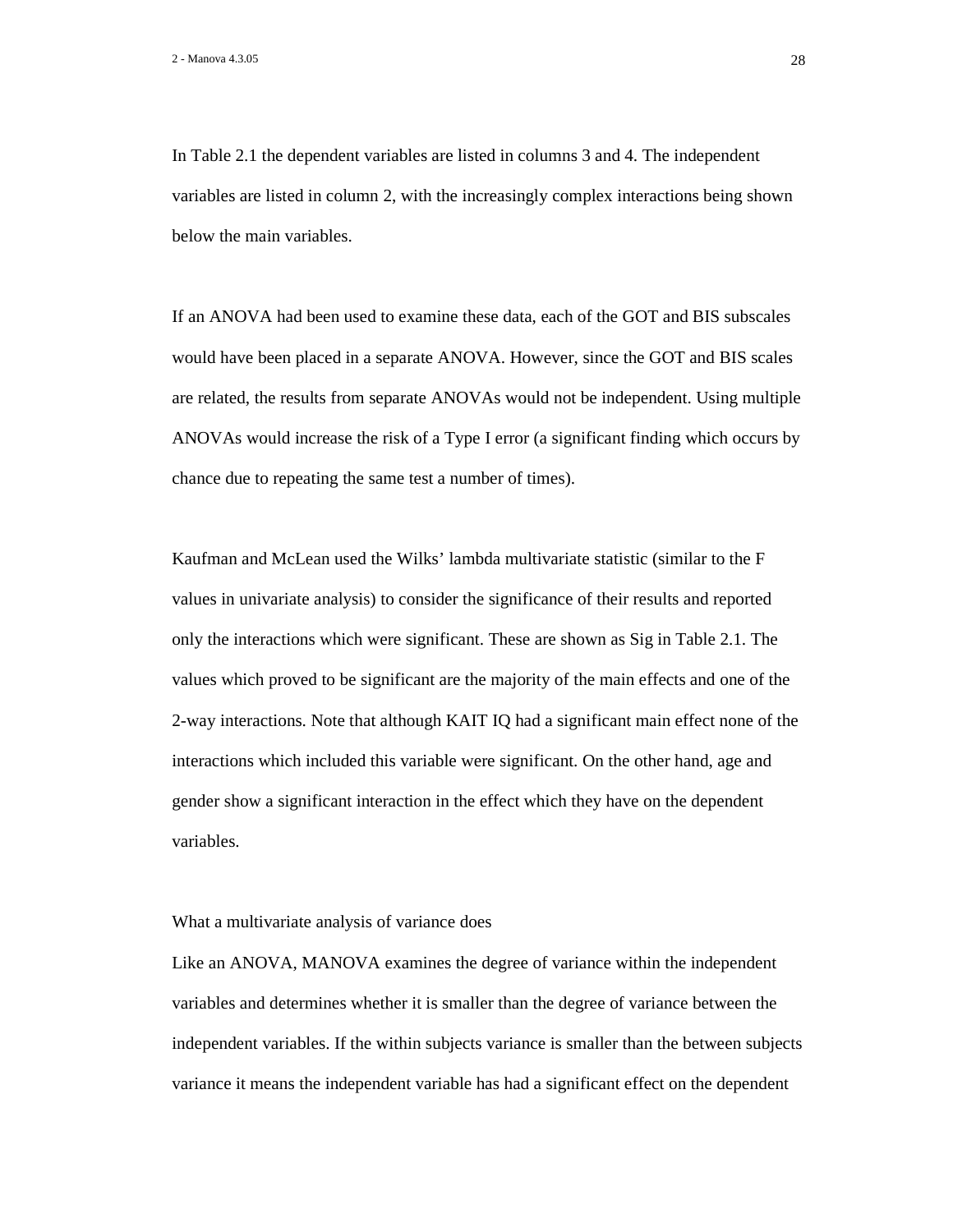Table 2.1. The different aspects of the data considered by the MANOVA model used by Kaufman and McLean (1998).

| Level              | Independent variables        | 6 GOT     | 23 BIS |
|--------------------|------------------------------|-----------|--------|
|                    |                              | subscales |        |
| Main Effects       | Age                          |           | Sig    |
|                    | Gender                       | Sig       | Sig    |
|                    | <b>KAIT IQ</b>               | Sig       | Sig    |
|                    | $F-C$                        |           |        |
| 2-way Interactions | Age x Gender                 | Sig       | Sig    |
|                    | Age x KAIT IQ                |           |        |
|                    | Age $x F-C$                  |           |        |
|                    | Gender x KAIT IQ             |           |        |
|                    | Gender x F-C                 |           |        |
|                    | KAIT IQ x F-C                |           |        |
| 3-way Interactions | Age x Gender x KAIT IQ       |           |        |
|                    | Age x Gender x F-C           |           |        |
|                    | Age x KAIT IQ x F-C          |           |        |
|                    | Gender x KAIT IQ x F-C       |           |        |
|                    | Age KAIT IQ x F-C            |           |        |
| 4-way Interactions | Age x Gender x KAIT IQ x F-C |           |        |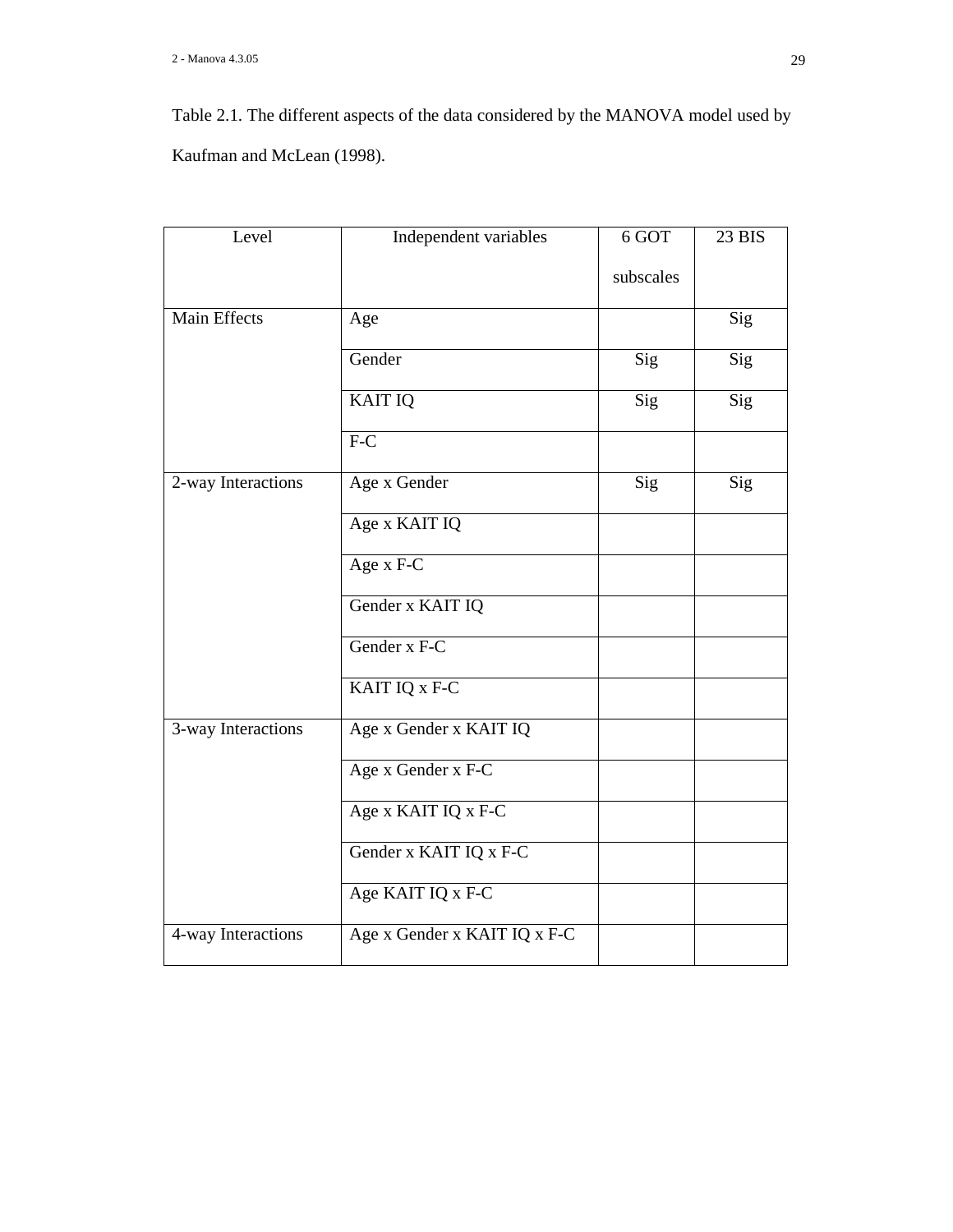2 - Manova 4.3.05  $\sim$  300  $\sim$  300  $\sim$  300  $\sim$  300  $\sim$  300  $\sim$  300  $\sim$  300  $\sim$  300  $\sim$  300  $\sim$  300  $\sim$  300  $\sim$  300  $\sim$  300  $\sim$  300  $\sim$  300  $\sim$  300  $\sim$  300  $\sim$  300  $\sim$  300  $\sim$  300  $\sim$  300  $\sim$  300  $\sim$ 

variables. There are two main differences between MANOVAs and ANOVAs. The first is that MANOVAs are able to take into account multiple independent and multiple dependent variables within the same model, permitting greater complexity. Secondly, rather than using the F value as the indicator of significance a number of multivariate measures (Wilks' lambda, Pillai's trace, Hotelling trace and Roy's largest root) are used. (An explanation of these multivariate statistics is given below).

MANOVA deals with the multiple dependent variables by combining them in a linear manner to produce a combination which best separates the independent variable groups. An ANOVA is then performed on the newly developed dependent variable. In MANOVAs the independent variables relevant to each main effect are weighted to give them priority in the calculations performed. In interactions the independent variables are equally weighted to determine whether or not they have an additive effect in terms of the combined variance they account for in the dependent variable/s.

The main effects of the independent variables and of the interactions are examined with "all else held constant". The effect of each of the independent variables is tested separately. Any multiple interactions are tested separately from one another and from any significant main effects. Assuming there are equal sample sizes both in the main effects and the interactions, each test performed will be independent of the next or previous calculation (except for the error term which is calculated across the independent variables).

There are two aspects of MANOVAs which are left to researchers: first, they decide which variables are placed in the MANOVA. Variables are included in order to address a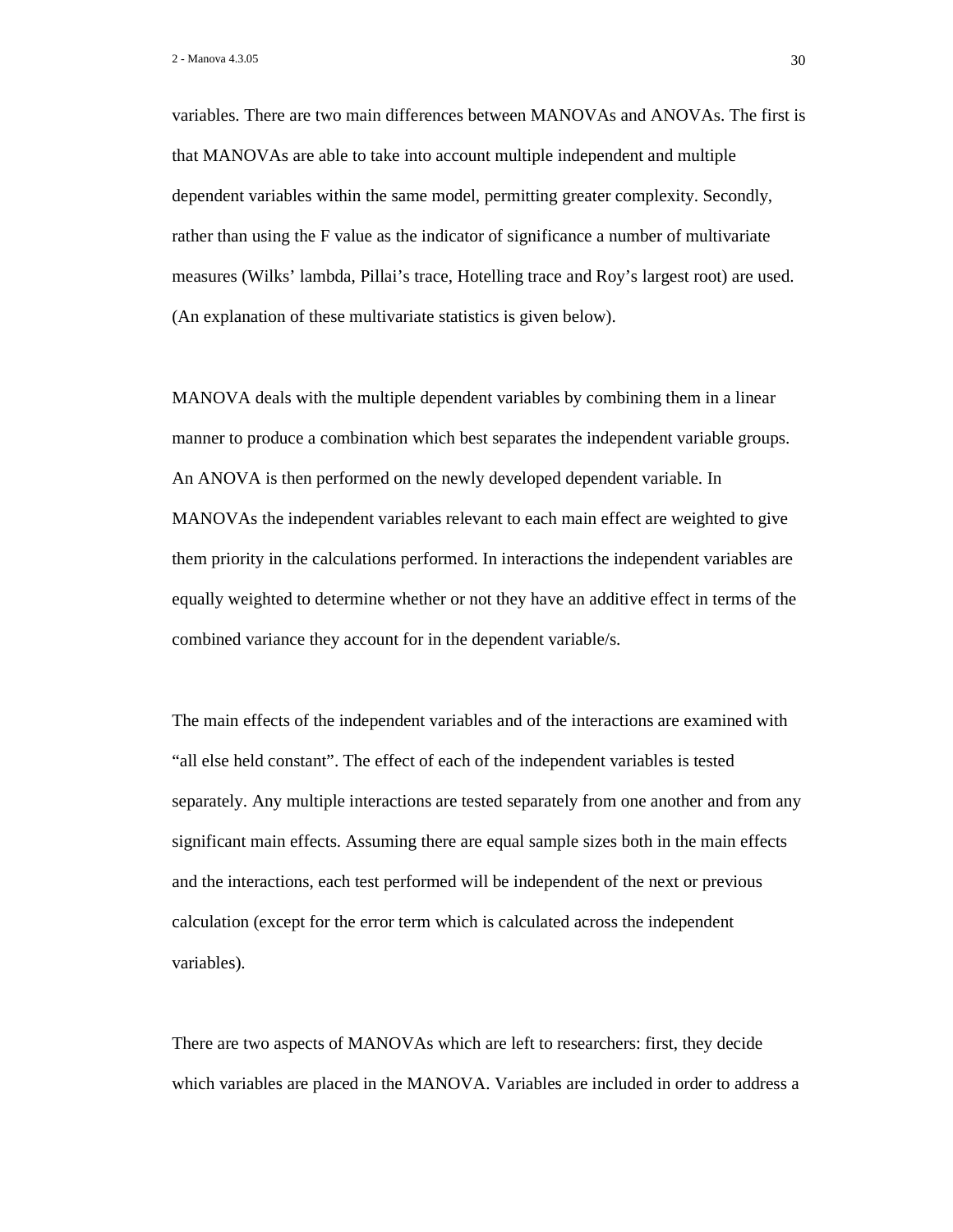2 - Manova 4.3.05  $\frac{31}{2}$ 

particular research question or hypothesis, and the best combination of dependent variables is one in which they are not correlated with one another, as explained above. Second, the researcher has to interpret a significant result. A statistical main effect of an independent variable implies that the independent variable groups are significantly different in terms of their scores on the dependent variable. (But this does not establish that the independent variable has caused the changes in the dependent variable. In a study which was poorly designed, differences in dependent variable scores may be the result of extraneous, uncontrolled or confounding variables.)

To tease out higher level interactions in MANOVA, smaller ANOVA models which include only the independent variables which were significant can be used in separate analyses and followed by post hoc tests. Post hoc and preplanned comparisons compare all the possible paired combinations of the independent variable groups e.g. for three ethnic groups of white, African and Asian the comparisons would be: white v African, white v Asian, African v Asian. The most frequently used preplanned and post hoc tests are Least Squares Difference (LSD), Scheffe, Bonferroni, and Tukey. The tests will give the mean difference between each group and a p value to indicate whether the two groups differ significantly.

The post hoc and preplanned tests differ from one another in how they calculate the p value for the mean difference between groups. Some are more conservative than others. LSD perform a series of t tests only after the null hypothesis (that there is no overall difference between the three groups) has been rejected. It is the most liberal of the post hoc tests and has a high Type I error rate. The Scheffe test uses the F distribution rather than the t distribution of the LSD tests and is considered more conservative. It has a high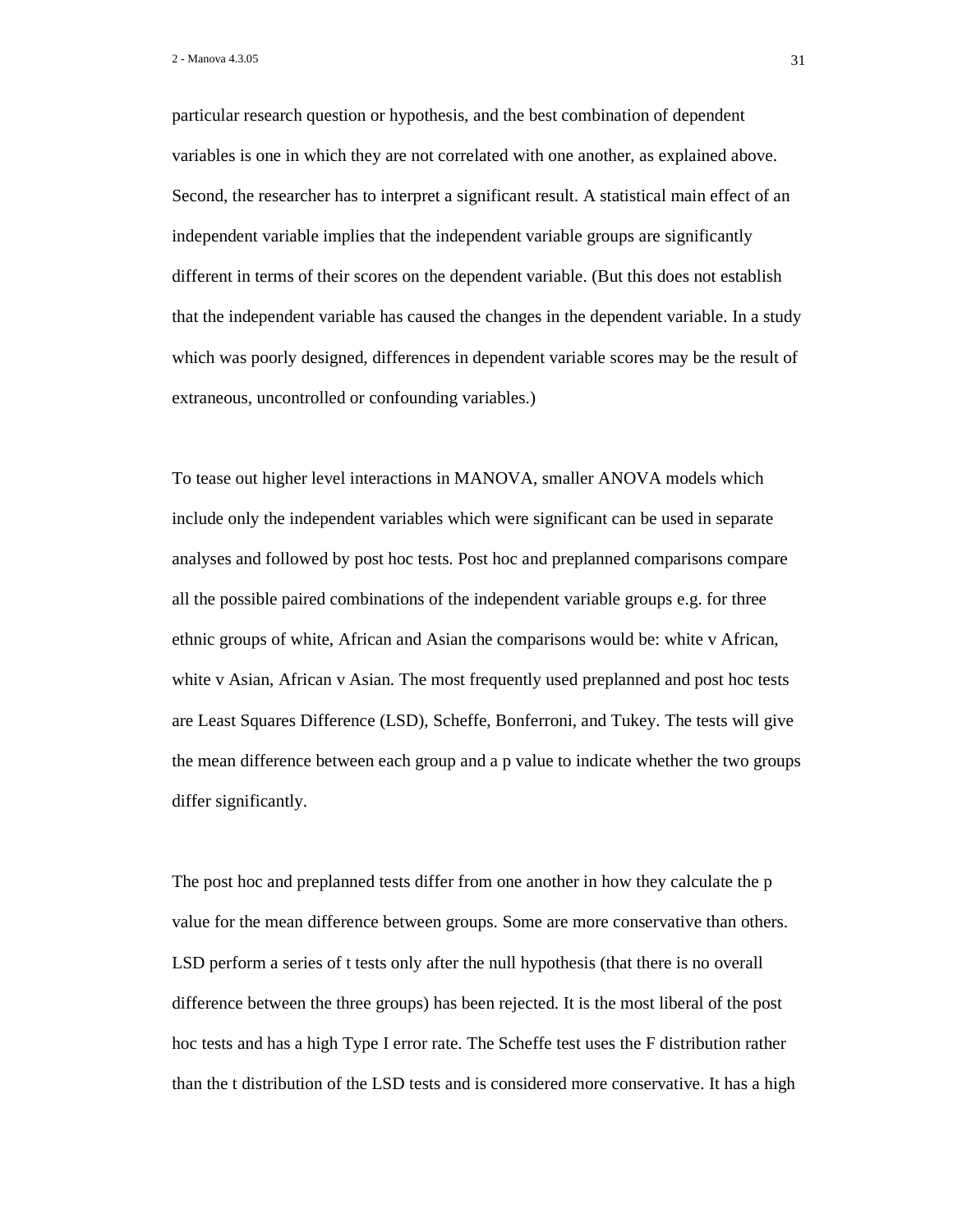2 - Manova 4.3.05  $\sim$  32

Type II error rate but is considered appropriate when there are a large number of groups to be compared. The Bonferroni approach uses a series of t tests but corrects the significance level for multiple testing by dividing the significance levels by the number of tests being performed (for the example given above this would be 0.05/3). Since this test corrects for the number of comparisons being performed, it is generally used when the number of groups to be compared is small. Tukey's Honesty Significance Difference test also corrects for multiple comparisons, but it considers the power of the study to detect differences between groups rather than just the number of tests being carried out i.e. it takes into account sample size as well as the number of tests being performed. This makes it preferable when there are a large number of groups being compared, since it reduces the chances of a Type I error occurring.

The statistical packages which perform MANOVAs produce many figures in their output, only some of which are of interest to the researcher.

Sum of Squares: The sum of squares measure found in a MANOVA, like that reported in the ANOVA, is the measure of the squared deviations from the mean both within and between the independent variable. In MANOVA, the sums of squares are controlled for covariance between the independent variables.

There are six different methods of calculating the sum of squares. Type I, hierarchical or sequential sums of squares, is appropriate when the groups in the MANOVA are of equal sizes. Type I sum of squares provides a breakdown of the sums of squares for the whole model used in the MANOVA but it is particularly sensitive to the order in which the independent variables are placed in the model. If a variable is entered first, it is not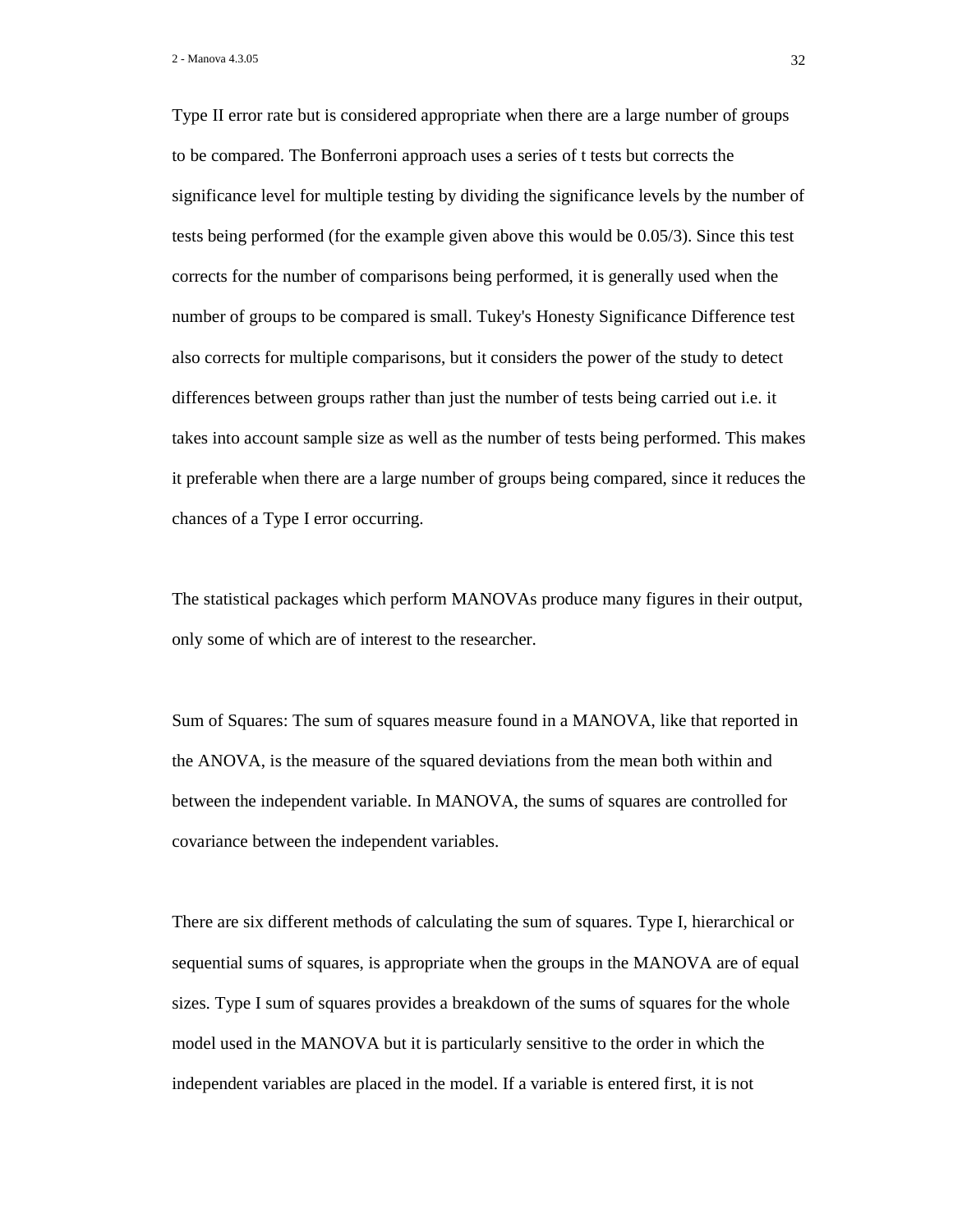adjusted for any of the other variables; if it is entered second, it is adjusted for one other variable (the first one entered); if it is placed third, it will be adjusted for the two other variables already entered.

Type II, the partially sequential sum of squares, has the advantage over Type I in that it is not affected by the order in which the variables are entered. It displays the sum of squares after controlling for the effect of other main effects and interactions but is only robust where there are even numbers of participants in each group.

Type III sum of squares can be used in models where there are uneven group sizes, although there needs to be at least one participant in each cell. It calculates the sum of squares after the independent variables have all been adjusted for the inclusion of all other independent variables in the model.

Type IV sum of squares can be used when there are empty cells in the model but it is generally thought more suitable to use Type III sum of squares under these conditions since Type IV is not thought to be good at testing lower order effects.

Type V has been developed for use where there are cells with missing data. It has been designed to examine the effects according to the degrees of freedom which are available and if the degrees of freedom fall below a given level these effects are not taken into account. The cells which remain in the model have at least the degrees of freedom the full model would have without any cells being excluded. For those cells which remain in the model the Type III sum of squares are calculated. However, the Type V sum of squares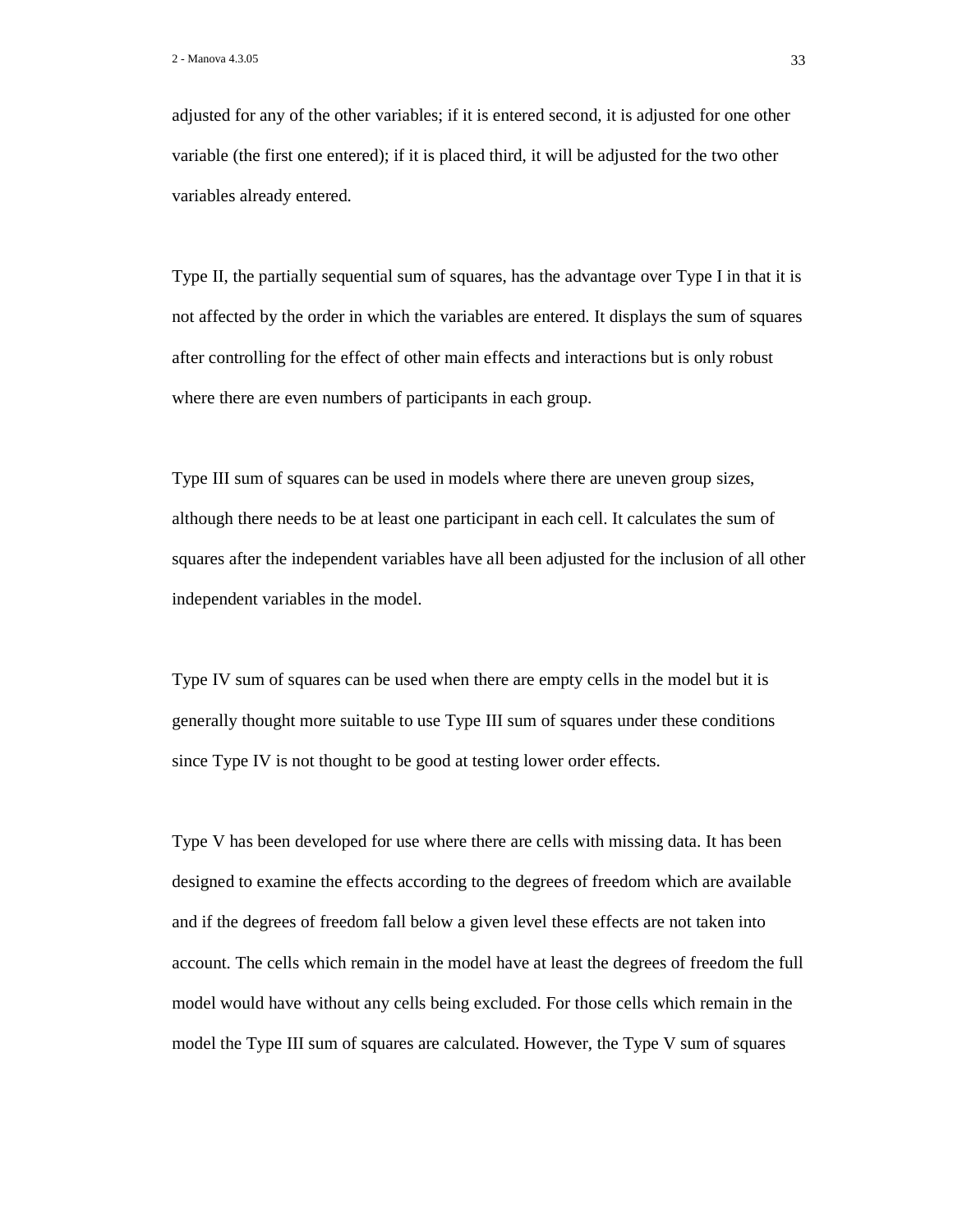are sensitive to the order in which the independent variables are placed in the model and the order in which they are entered will determine which cells are excluded.

Type VI sum of squares is used for testing hypotheses where the independent variables are coded using negative and positive signs e.g.  $+1 =$  male,  $-1 =$  female.

Type III sum of squares is the most frequently used as it has the advantages of Types IV, V and VI without the corresponding restrictions.

Mean Squares: The mean square is the sum of squares divided by the appropriate degrees of freedom.

Multivariate Measures: In most of the statistical programs used to calculate MANOVAs there are four multivariate measures: Wilks' lambda, Pillai's trace, Hotelling-Lawley trace and Roy's largest root. The difference between the four measures is the way in which they combine the dependent variables in order examine the amount of variance in the data. Wilks' lambda demonstrates the amount of variance accounted for in the dependent variable by the independent variable; the smaller the value, the larger the difference between the groups being analyzed. 1 minus Wilks' lambda indicates the amount of variance in the dependent variables accounted for by the independent variables. Pillai's trace is considered the most reliable of the multivariate measures and offers the greatest protection against Type I errors with small sample sizes. Pillai's trace is the sum of the variance which can be explained by the calculation of discriminant variables. It calculates the amount of variance in the dependent variable which is accounted for by the greatest separation of the independent variables. The Hotelling-Lawley trace is generally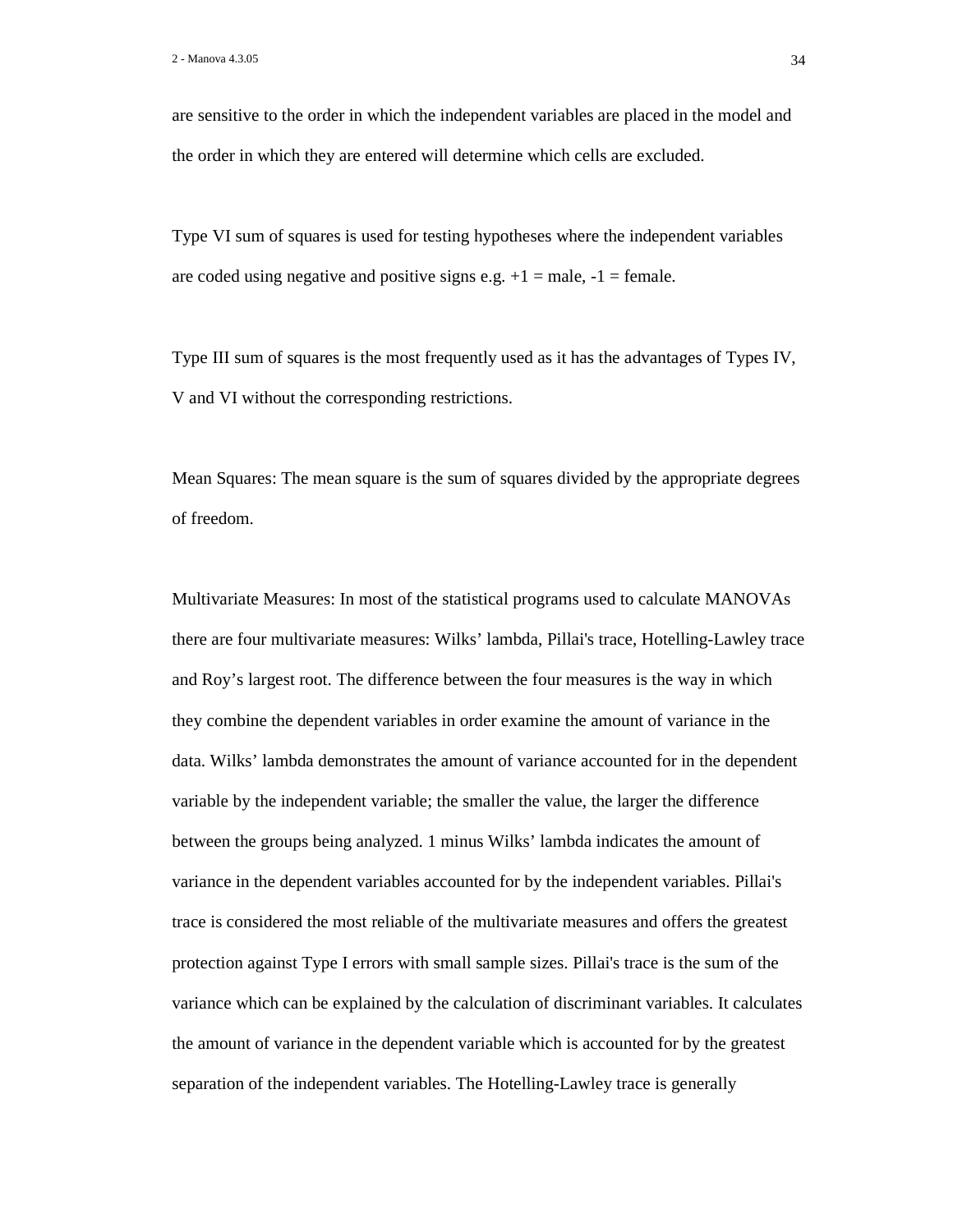2 - Manova 4.3.05  $35$ 

converted to the Hotelling's T-square. Hotelling's T is used when the independent variable forms two groups and represents the most significant linear combination of the dependent variables. Roy's largest root, also known as Roy's largest eigenvalue, is calculated in a similar fashion to Pillai's trace except it only considers the largest eigenvalue (i.e. the largest loading onto a vector). As the sample sizes increase the values produced by Pillai's trace, Hotelling-Lawley trace and Roy's largest root become similar. As you may be able to tell from these very broad explanations, the Wilks' lambda is the easiest to understand and therefore the most frequently used measure.

Multivariate F value: This is similar to the univariate F value in that it is representative of the degree of difference in the dependent variable created by the independent variable. However, as well as being based on the sum of squares (as in ANOVA) the calculation for F used in MANOVAs also takes into account the covariance of the variables.

## Example of Output of SPSS

The data analysed in this example came from a large-scale study with three dependent variables which were thought to measure distinct aspects of behaviour. The first was total score on the Dissociative Experiences Scale, the second was reaction time when completing a signal detection task and the third was a measure of people's hallucinatory experiences (the Launay Slade Hallucinations Scale, LSHS). The independent variable was the degree to which participants were considered prone to psychotic experiences (labeled PRONE in the output shown in Fig 2.1), divided into High, Mean and Low.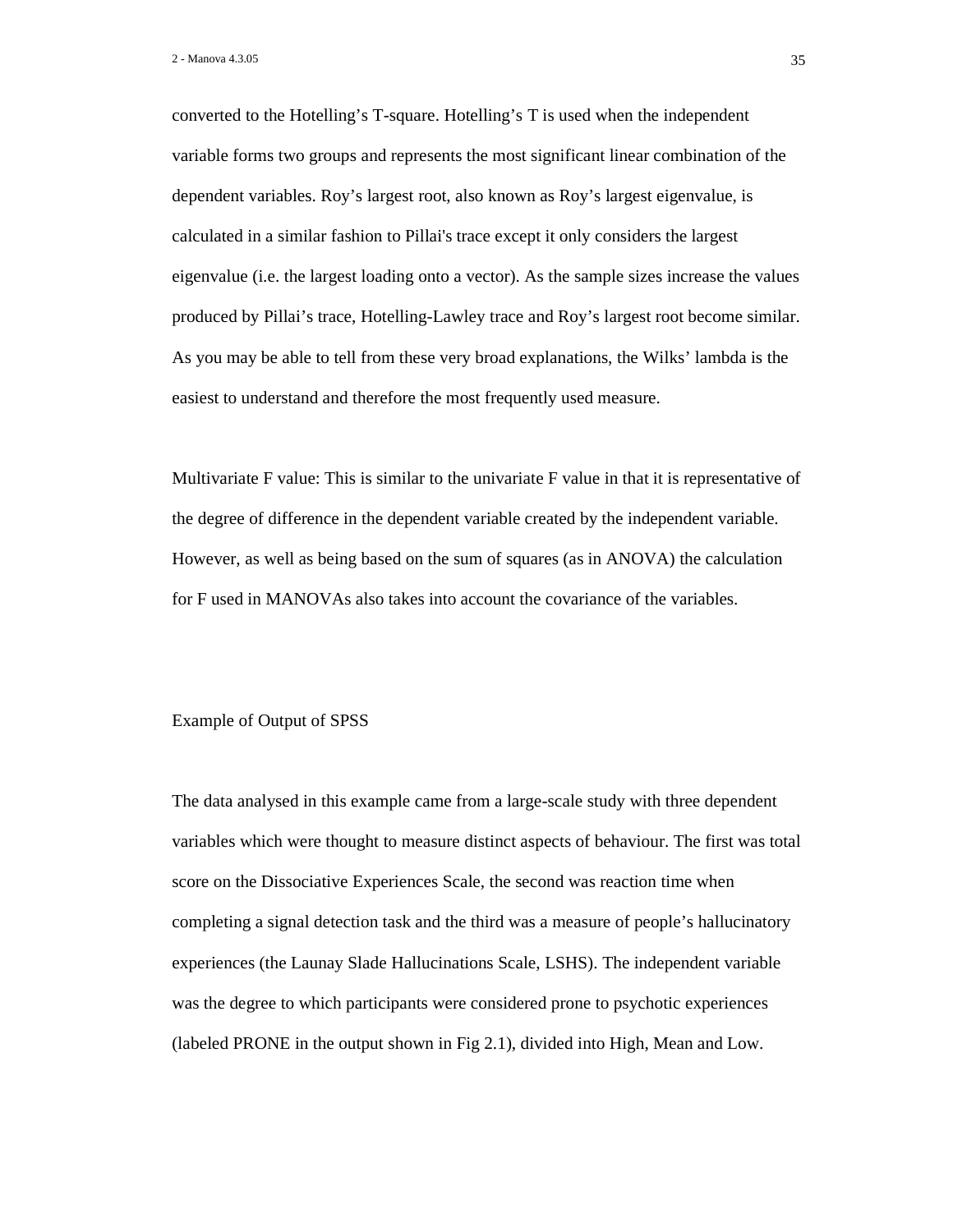The first part of the output is shown in Fig 2.1. The Between-Subjects Factors table displays the independent variable levels. Here there is only one independent variable with three levels. The number of participants in each of the independent variable groups are displayed in the column on the far right.

The Multivariate Tests table displays the multivariate values: Pillai's Trace, Wilks' Lambda, Hotelling's Trace and Roy's Largest Root. These are the multivariate values for the model as a whole. The F values for the Intercept, shown in the first part of the table are all the same. Those for the independent variable labeled PRONE are all different, but they are all significant above the 1% level (shown by Sig being .000), indicating that on the dependent variables there is a significant difference between the three proneness groups.

The Tests of Between-Subjects Effects table gives the sum of squares, degrees of freedom, Mean Square value, the F values and the significance levels for each dependent variable. (The Corrected Model is the variance in the dependent variables which the independent variables accounts for without the intercept being taken into consideration.) The section of the table which is of interest is where the source under consideration is the independent variable, the row for PRONE. In this row it can be seen that two (DES, Launay Slade Hallucinations Scale) out of the three dependent variables included in the model are significant  $(p<0.05)$ , meaning that three proneness groups differ significantly in their scores on the DES and the LSHS.

\*\*\*\*\*\*\*\*\* Insert Fig 2.1\*\*\*\*\*\*\*\*\*\*\*\*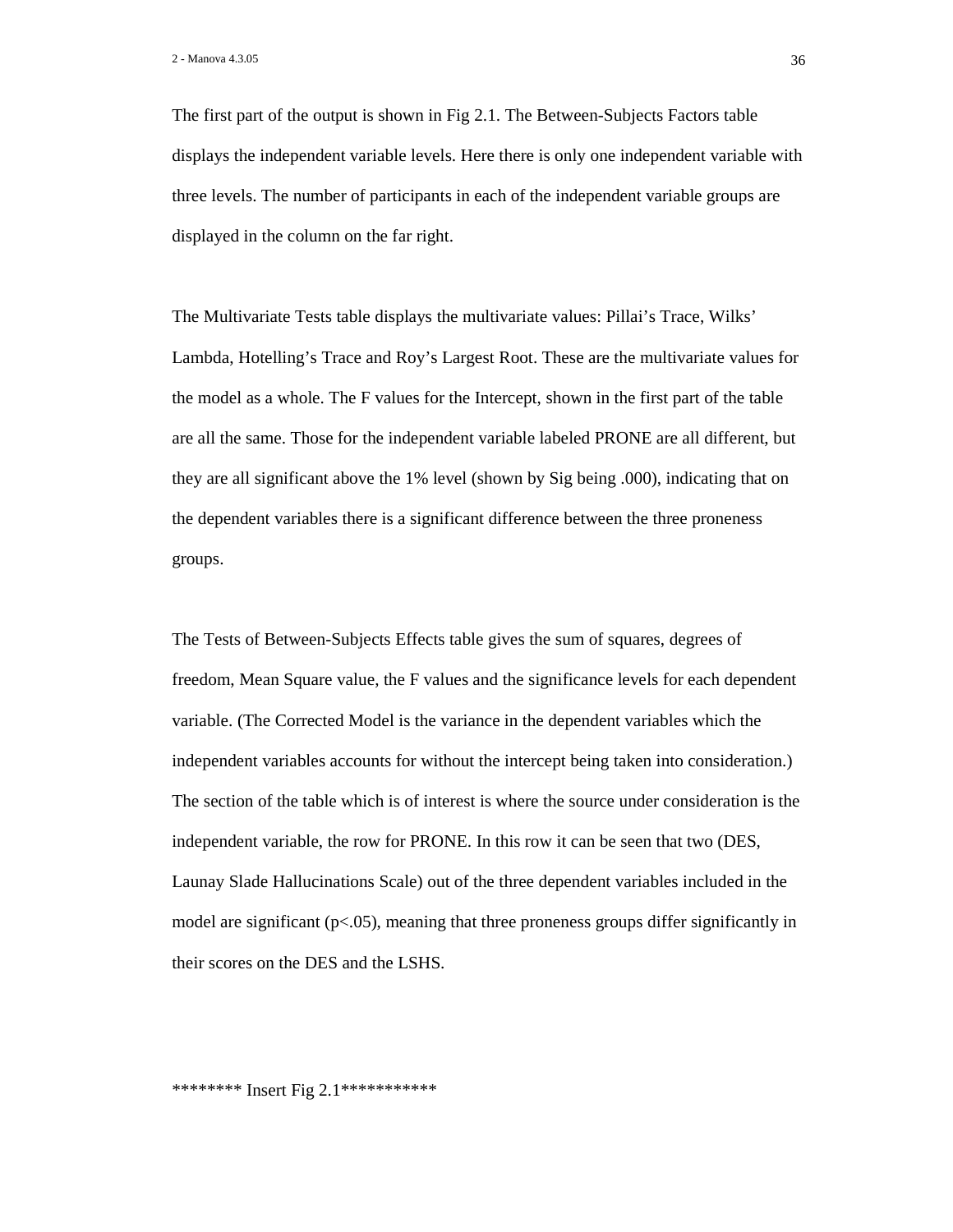Figure 2.1. Example of main output from SPSS for MANOVA.

To determine which of the three independent variable groups differ from one another on the dependent variables, Least Squares difference comparisons were performed by selecting the relevant option in SPSS. The output is shown in Fig 2.2. The table is split into broad rows, one for each dependent variable, and within each row the three groups of high, mean or low Proneness are compared one against the other. The mean difference between the two groups under consideration are given in one column and then separate columns show the Standard Error, Significance and the lower and upper 95% Confidence intervals. For the DES dependent variable, the High group is significantly different from the Low group  $(p=0.004)$  but not from the Mean group  $(p=0.076)$ . Similarly, for the Total mean reaction time dependent variable, the High group differs significantly from the Low group but not from the Mean group. For both these dependent variables, the Mean group do not differ from the High group nor from the Low group. For the Launay scale, the High group differs significantly from the Mean and Low groups, both of which also differ from each other.

\*\*\*\*\*\*\*\* Insert Fig 2.2 \*\*\*\*\*\*\*\*\*\*\*

Figure 2.2. The Least Squares Difference output from SPSS MANOVA analysis.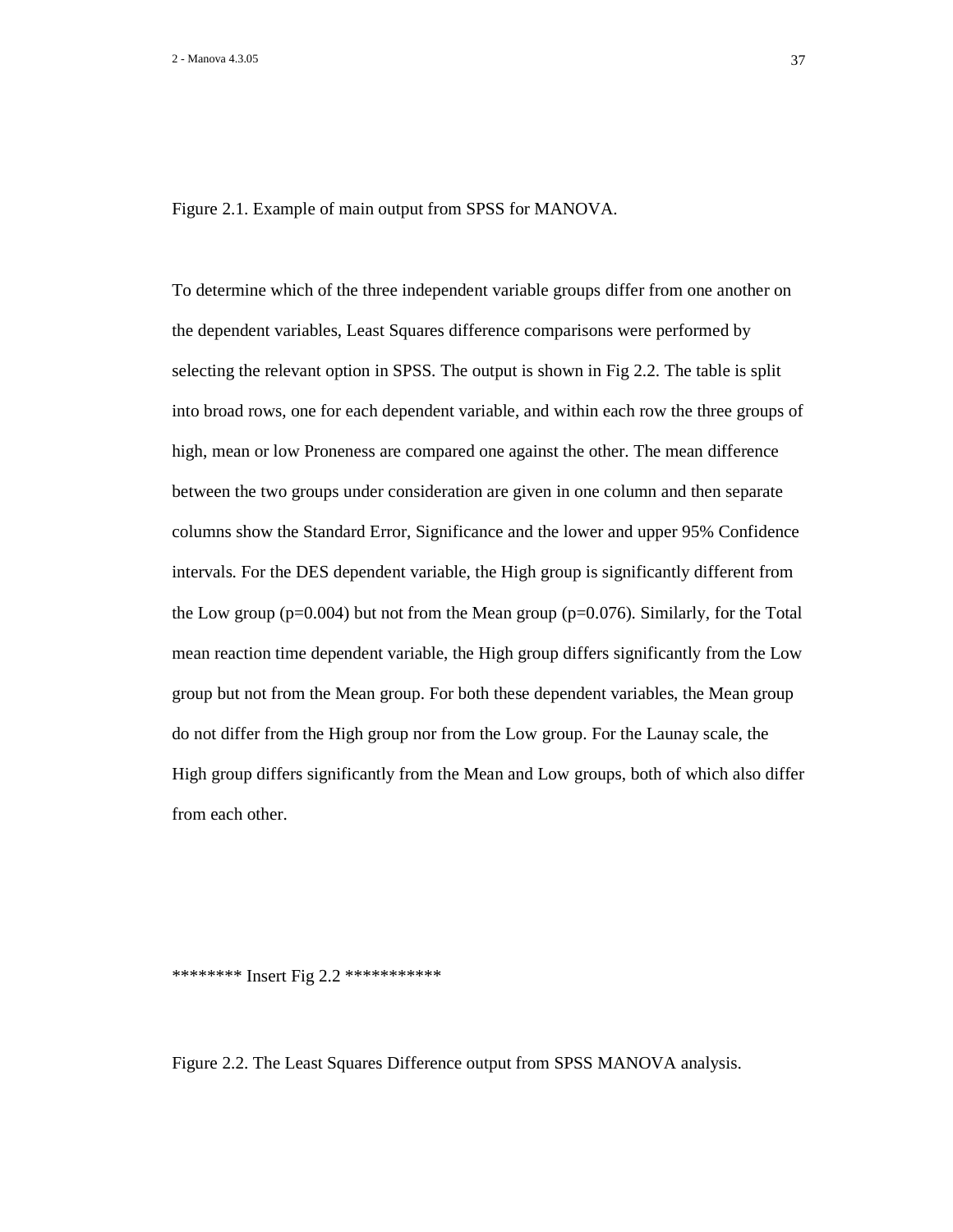The means and standard deviations on the DES and Launay scales for the three proneness groups are displayed in Fig 2.3, which was produced by SPSS. Tables such as this assist in interpreting the results.

The MANOVA above could also have included another independent variable, such as gender. The interaction between the two independent variables on the dependent variables would have been reported in the Multivariate Statistics and Tests of Between Subjects Effects tables.

\*\*\*\*\*\*\* Insert Fig 2.3 \*\*\*\*\*\*\*\*\*

Figure 2.3. Means for the three psychosis proneness groups on the Dissociative Experiences Scale and the Launay Slade Hallucinations Scale.

Example of the use of MANOVA

## From health

Snow and Bruce (2003) explored the factors involved in Australian teenage girls smoking, collecting data from 241 participants aged between 13 and 16 years of age. Respondents completed a number of questionnaires including an Adolescent Coping Scale. They were also asked to indicate how frequently they smoked cigarettes and the responses were used to divide the respondents into three smoking groups (current smokers, experimental smokers, never smokers). In their analysis, Snow and Bruce used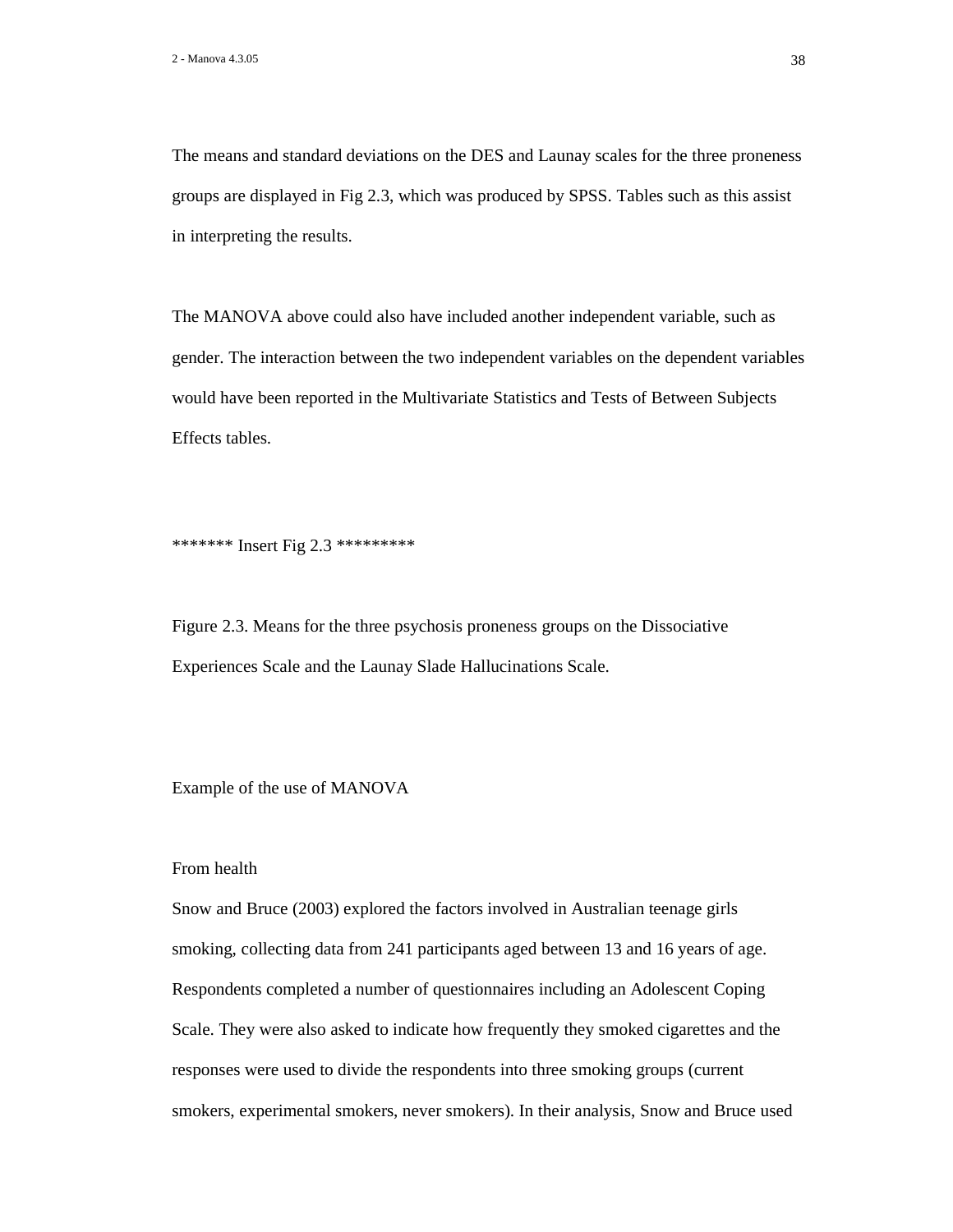2 - Manova 4.3.05  $\sim$  39

MANOVA with smoking group as the independent variable. In one of the MANOVAs, the dependent variables were the measures on three different coping strategies. Snow and Bruce were only interested in the main effects of smoking group on the dependent variables so they converted the Wilk's lambda to F values and significance levels. They used Scheffe post hoc analysis to determine which of the three smoking groups differed significantly on the dependent variables, and found that on the 'productive' coping strategy there was a significant difference between the current and experimental smokers, on the 'non-productive' coping strategy there was a difference between the current smokers and those who had never smoked, and on the 'rely on others' coping strategy there was a difference between current and experimental smokers.

### FAQs

How do I maximise the power in a MANOVA?

Power refers to the sensitivity of your study design to detect true significant findings when using statistical analysis. Power is determined by the significance level chosen, the effect size and the sample size. (There are many free programmes available on the internet which can be used to calculate effect sizes from previous studies by placing means and sample sizes into the equations.) A small effect size will need a large sample size for significant differences to be detected, while a large effect size will need a relatively small sample to be detected.

In general, the power of your analysis will increase the larger the effect size and sample size. Taking a practical approach, obtaining as large a sample as possible will maximise the power of your study.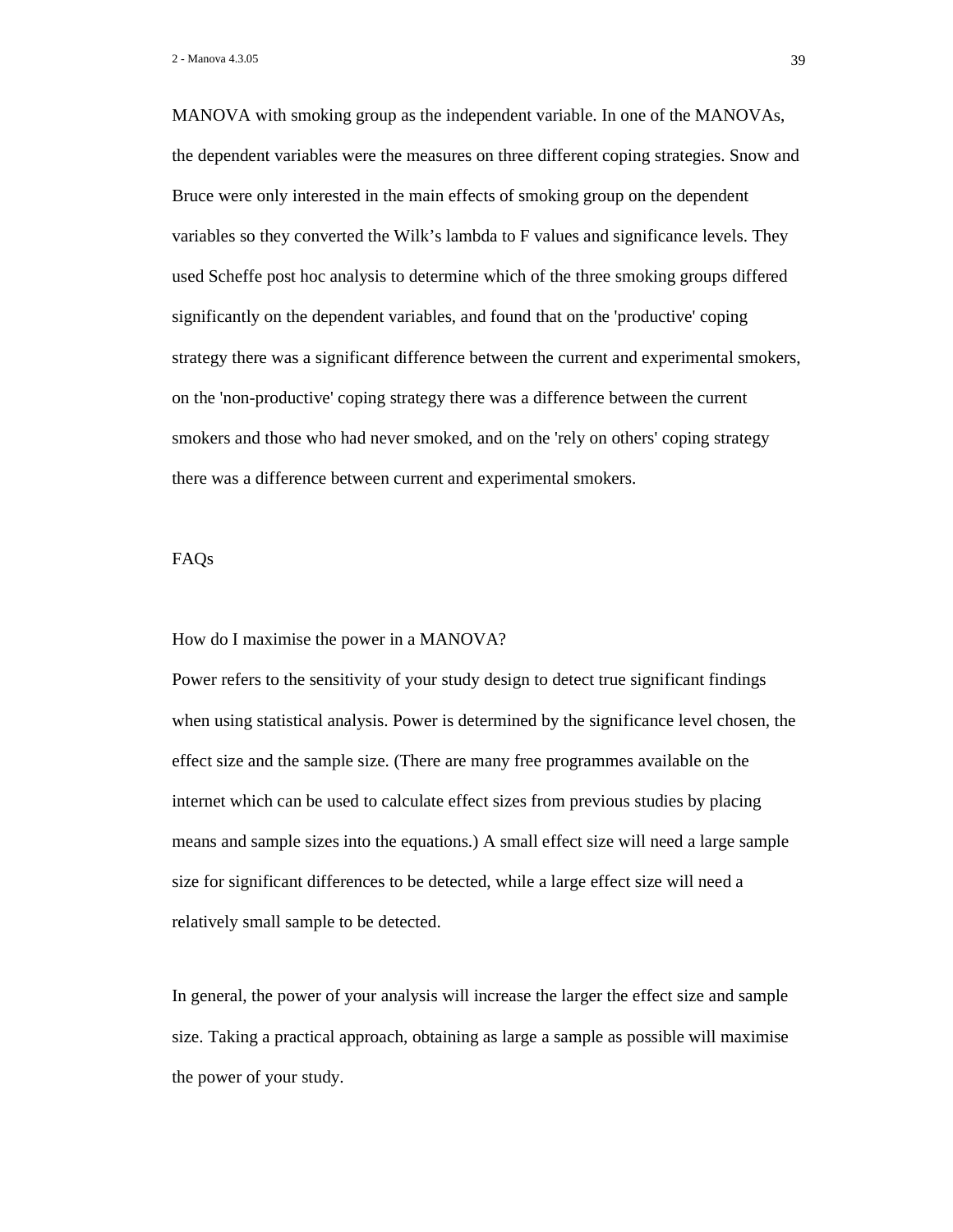What do I do if I have groups with uneven sample sizes?

Having unequal sample sizes can affect the integrity of the analysis. One possibility is to recruit more participants into the groups which are under represented in the data set, another is to randomly delete cases from the more numerous groups until they are equal to the least numerous one.

What do I do if I think there may be a covariate with the dependent variables included in a MANOVA model?

When a covariate is incorporated into a MANOVA it is usually referred to as a MANCOVA model. The 'best' covariate for inclusion in a model should be highly correlated with the dependent variables but not related to the independent variables. The dependent variables included in a MANCOVA are adjusted for their association with the covariate. Some experimenters include baseline data in as a covariate to control for any individual differences in scores since even randomisation to different experimental conditions does not completely control for individual differences.

## Summary

MANOVA is used when there are multiple dependent variables as well as independent variables in the study. MANOVA combines the multiple dependent variables in a linear manner to produce a combination which best separates the independent variable groups. An ANOVA is then performed on the newly developed dependent variable.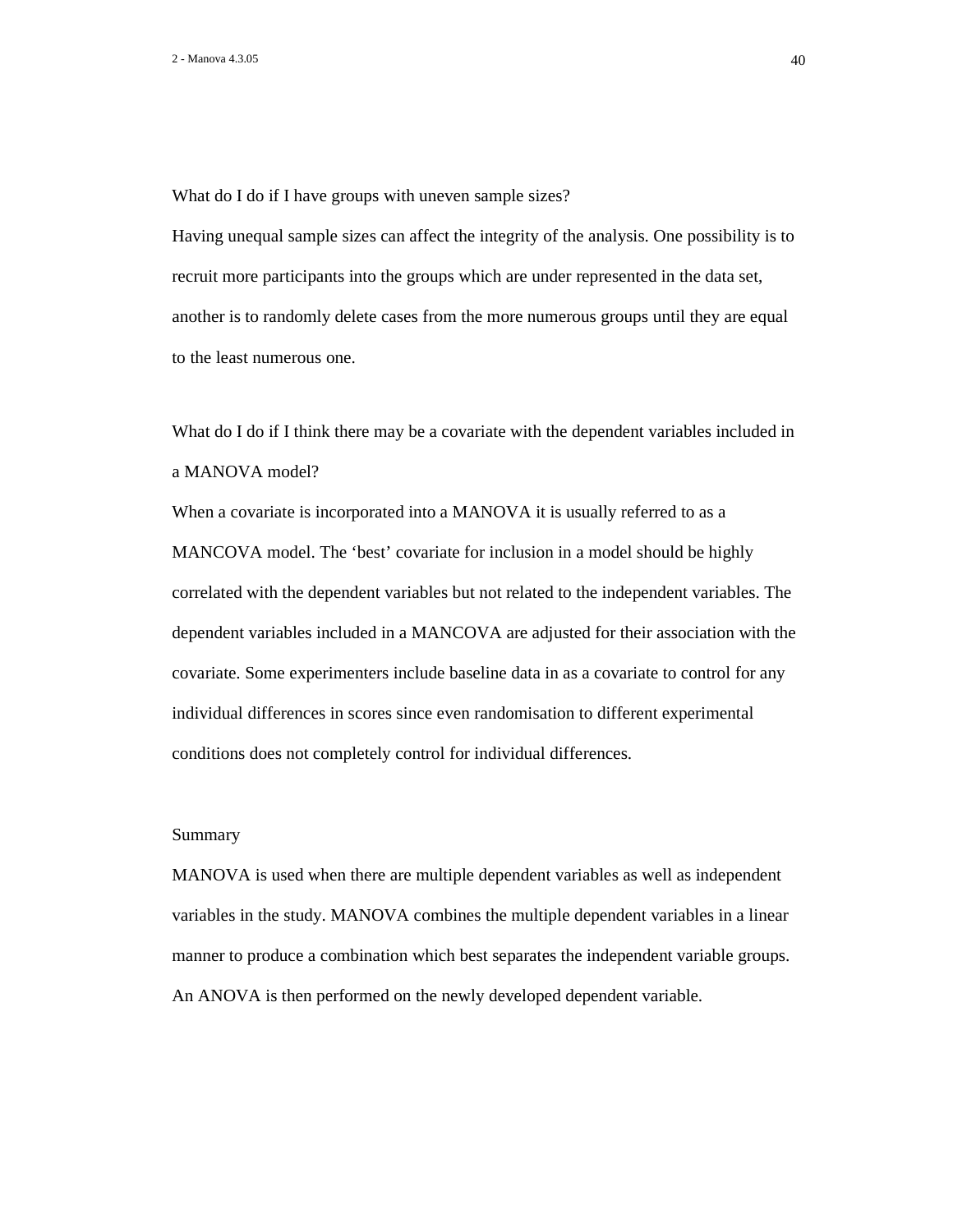## Glossary

Additive: the effect of the independent variables on one another when placed in multi- or univariate analysis of variance.

Interaction: the combined effect of two or more independent variables on the dependent variables.

Main Effect: the effect of one independent variable on the dependent variables, examined in isolation from all other independent variables.

Mean Squares: sum of squares expressed as a ratio of the degrees of freedom either within or between the different groups.

Sum of Squares: the squared deviations from the mean within or between the groups. In MANOVA they are controlled for covariance.

Wilks' lambda: a statistic which can vary between 0 and 1 and which indicates whether the means of groups differ. A value of 1 indicates the groups have the same mean.

# References

Kaufman, A.S. and McLean, J.E. (1998). An investigation into the relationship between interests and intelligence. Journal of Clinical Psychology, 54, 279-295.